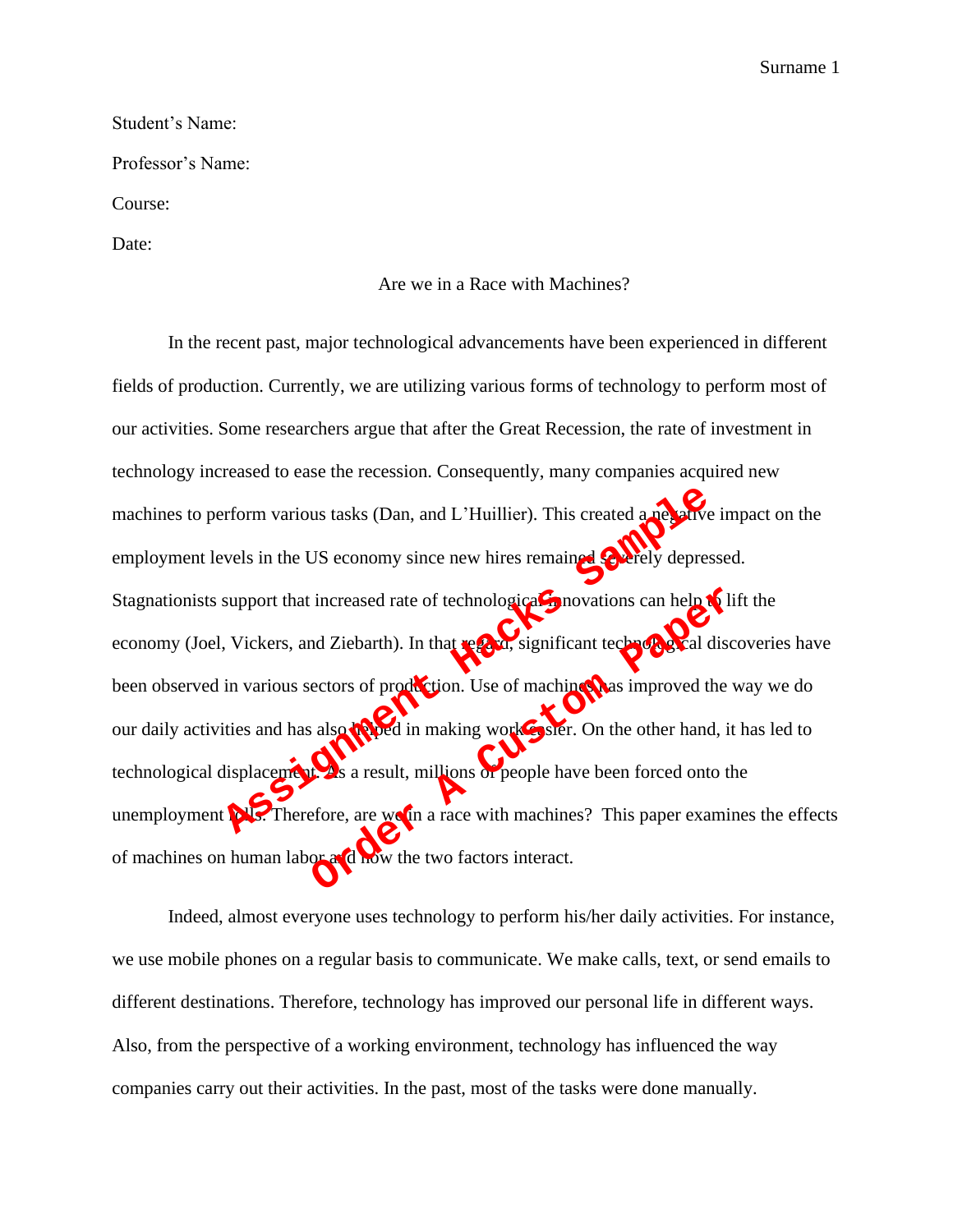Therefore, there were high inefficiency levels in production since workers took a lot of time to complete a single task. Also, human labor was unable to produce similar goods. Currently, many companies have brought advanced and sophisticated machines which are able to perform numbers tasks at a time, unlike human labor. The current machines are more accurate and efficient, unlike in the past. For instance, modern computers can handle many tasks at the same time. Computers enhance communication within a working environment. Through the use of computers, employees are now able to converse with others and every exchange files while in their offices. Enhanced communication in a working environment has created about efficiency and convenience hence, minimizing the time taken to complete a given task. Many scientists in different areas in the world are making efforts to produce more sophisticated machines such as human robots which will be able to handle many activities at a time.

Many companies are shifting to machines because of the various benefits associated with them as compared to human labor. First, machines work faster than  $\lambda$  machines A machine can do many tasks in a day will take workers several days to **finish.** This quality makes machines the best option in performing most of the duties where time is a limiting factor (Tomas, and Ahmetoglu). As a result, many companies are employing machines in their operations to enable them to produce many goods or services within a short period. Also, through the use of computers, organizations are able to beat deadlines and ensure their customers do not experience delays. Secondly, many organizations are employing machines to minimize production costs (Thorsten, et al). Sometimes, the use of human labor can be expensive, especially in large scale production due to a large amount of money spent on salaries and wages. Therefore, organizations now prefer machines since they are not paid. However, companies spend a large amount of capital to acquire machines; they do not need to pay them salaries or a wage like humans. Also, in the world are making efforts to produce more sophistical Channel<br>which will be able to handle many activities at a time<br>companies are shifting to machines because of the various benefits<br>are companies are shifting to ma The various benefits and also records to the various benefits.<br>
This quality map and the various of the duties where the is a limiting factor (Tor<br>
This quality map and of the duties where the is a limiting factor (Tor<br>
Th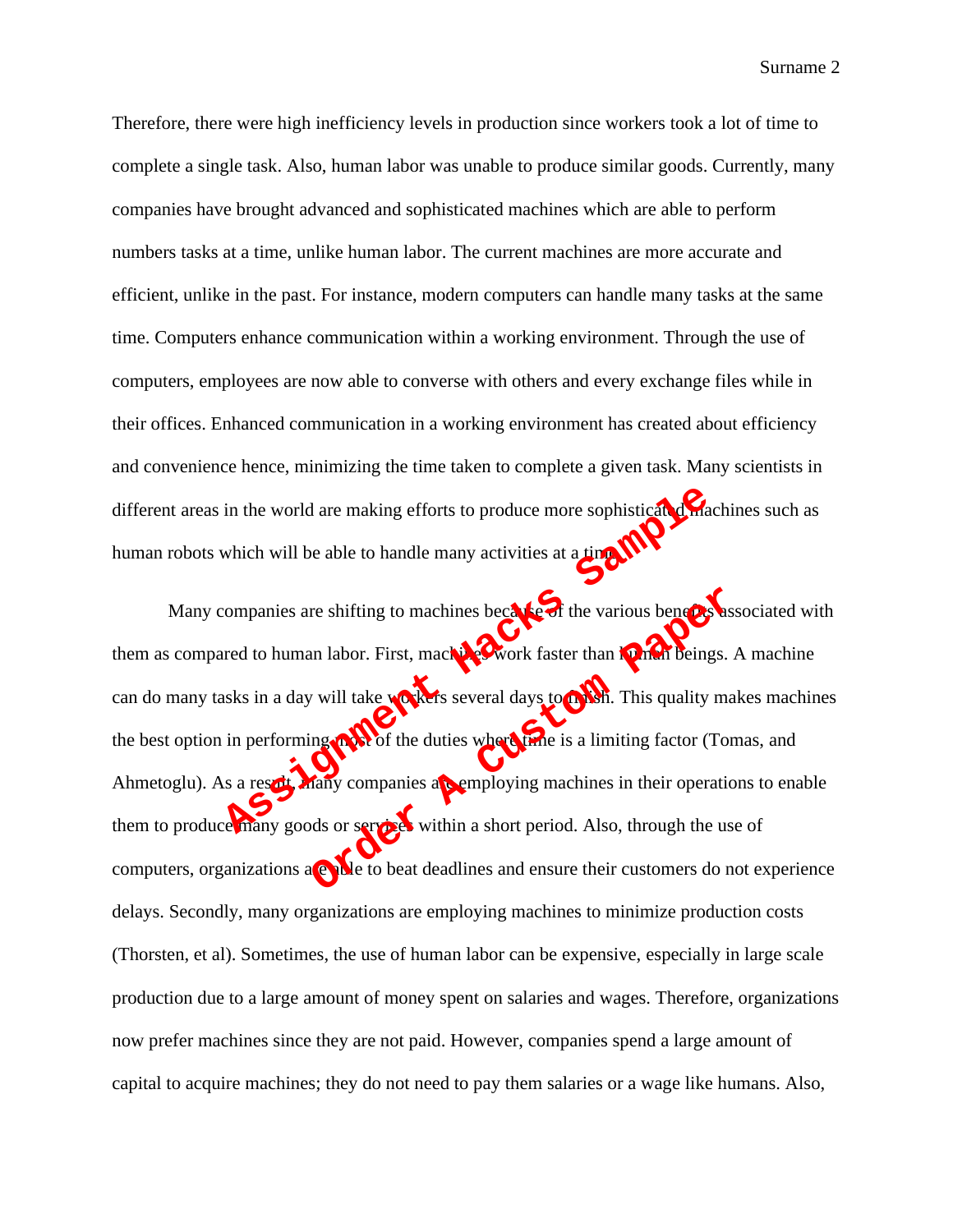computers do not require allowances. Instead, the expenses incurred by organizations include acquisition and maintenance expenses. These are much less as compared to the costs of human labor. Therefore, machines are cost-effective. The help organization to minimize their production costs hence maximizing their profits.

Additionally, machines are able to handle heavy and delicate work (Tomas, and Ahmetoglu). Human beings are prone to errors. Therefore, they are not suitable for handling heavy and fragile activities. Consequently, machines have been developed to help in performing such activities. For example, a crane can lift heavy loads which a man cannot handle. Also, in nursing, intelligent machines have been developed to assist surgeons in performing complicated surgical procedures. Therefore, without such machines, it could be hard  $\alpha$  perform such as activities.

Lastly, some companies prefer using machines. To human labor due to emical reasons. Use of machines in production enhances compliance, unlike human employees. This is because machines are not vulnerable to morphismes such as corruption (Thorsten, et al.). Human beings get influenced easily, and also they can be biased. Therefore, to avoid such problems, many investors prefer using machines. Based on this quality, machines are believed to apply one standard to all situations. Final Material School and Material School and Material School and Testion<br>and Contract School and Material School and Testion<br>production enhances compliance, unlike human employees. This<br>introduction enhances compliance, u anies prefer using machines. This is human labor due of Chica<br>enhances compliance, unlike human employees. This is let<br>be to more postles such as corruption (Thorsten, et al.). Human employees. This is let<br>be to more postl

Even though machines have various benefits over humans, there are some aspects where human labor remains irreplaceable. First, machines are unable to think and respond appropriately to a situation at hand. For instance, a computer can not notice particular environmental demands which require them to adjust to the situation and change accordingly (Geoff). A machine is governed by specific commands which will determine the actions. Therefore, they will not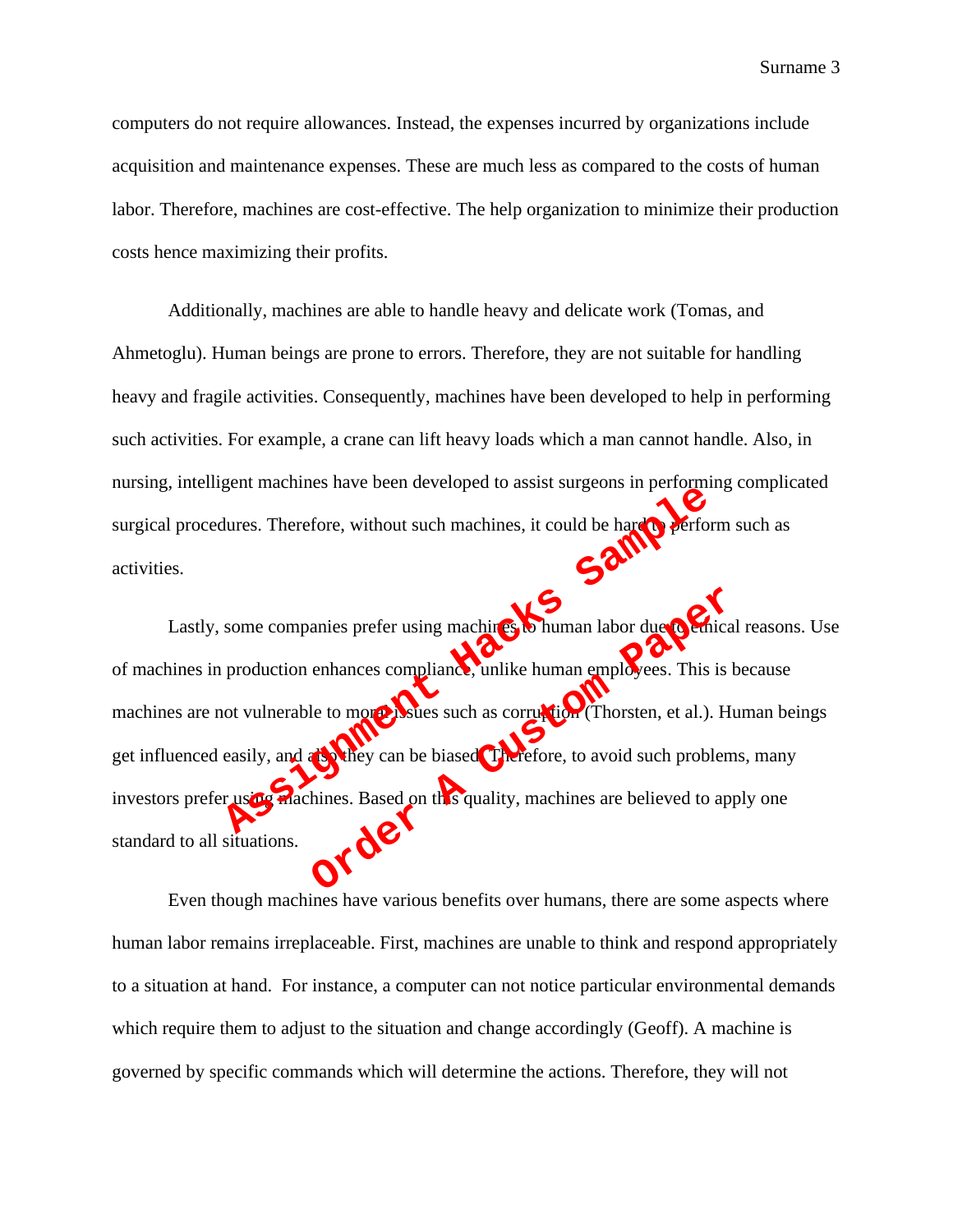operate without controls or programs. On the other hand, human beings apply their common sense to analyze and understand a situation and come up with various remedies to address the issue. For computers, they require specific programs that help to assess a given scenario.

Also, unlike machines, human beings are able to feel emotions and even understand those of others (Geoff). Therefore, machines lack emotions and empathy traits. Even though robots can be programmed with particular commands to make them pleasant for humans to interact with them, their empathy and feelings might not come out genuinely. For instance, there are some robots such as Pepper which have the ability to express their empathy and even speak to express its emotions to people. However, Pepper is not able to fully understand what humans are feeling. In that regard, humans remain the best caretakers since they are able to **feel empathy** and express their emotions genuinely. Thus, particular roles require advanced mental abilities which call for human labor. For example, nurses encounter various challenges daily which require critical thinking, pattern recognition, complex communication, and good problem solving skills. Thus, it is difficult to automate the work of nurses or doctors. This makes human labor to remain significant in offering healthcare services unlike machines. Hacks Street Mathematic Control of the total technique and the total technique divine technique and the total technique of the total technique of the total divisions of the total division of the total division of the total on, complex communication, and good properts solving s<br>work of numerical doctors. This method of solving s<br>work of numerical doctors. This method is a method of the solving s<br>work of numerical doctors. This method is a sit

Creativity is another important quality that humans possess. Humans are good at thinking. It is through this skill the humans are able to analyze a situation and see connections in the events involved (Geoff). For instance, entrepreneurs can use their past experience to come up with ideas to solve the current situation or even predict the future trends. Even though some robots have revealed some of sense of creativity, they are unable to get a big picture regarding a given situation as humans do. Also, only humans have the ability to make very good songs and even generate good business ideas.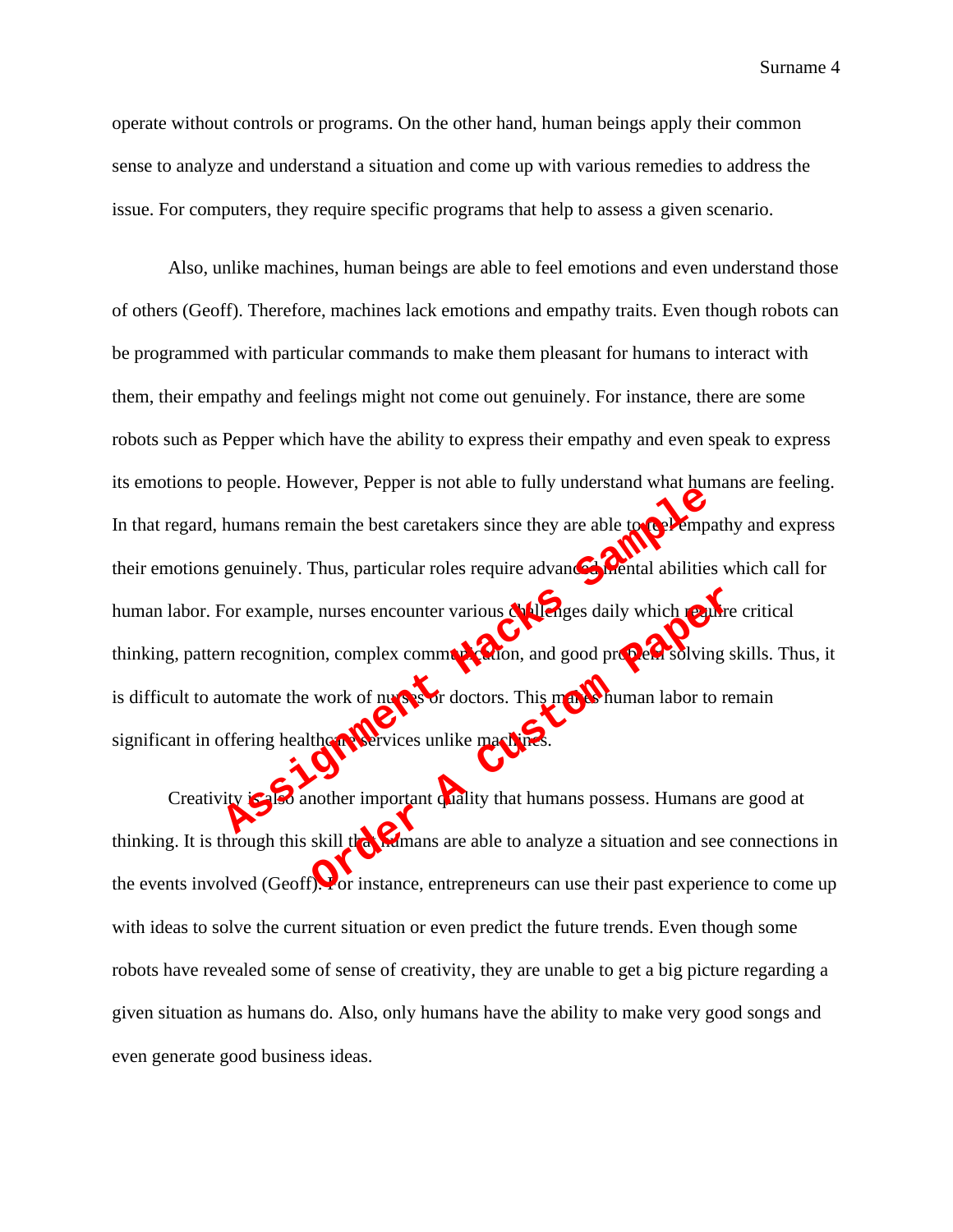Conclusively, I disagree that humans are in a race with machines. Unlike, machines, we are creative and we also demonstrate genuine emotions. Additionally, humans have the ability to analyze and solve complex issues. Even though machines are taking over most of the jobs due to their high speed, power, accuracy, and cost, humans remain undisputed in some fields such as healthcare. Nurses and physicians encounter various challenges throughout the day, which require good problem-solving skills, complex communication, and critical thinking. Machines lack some of these qualities hence making them unsuitable for the tasks. Machines were majorly developed for commercial purposes. Thus, after the Great Depression, great technological advancements were observed, which led to the displacement of human labor in industries. Most companies brought in machines and displaced their workers since the machines are more accurate, faster, relatively cheap, and also powerful. Additionally, were meant to increase companies brought in machines and displaced their workers since the margin of accurate, faster, relatively cheap, and also powerful. Additionally surface measurement productivity, efficiency, and profitability. order R Custom Paper